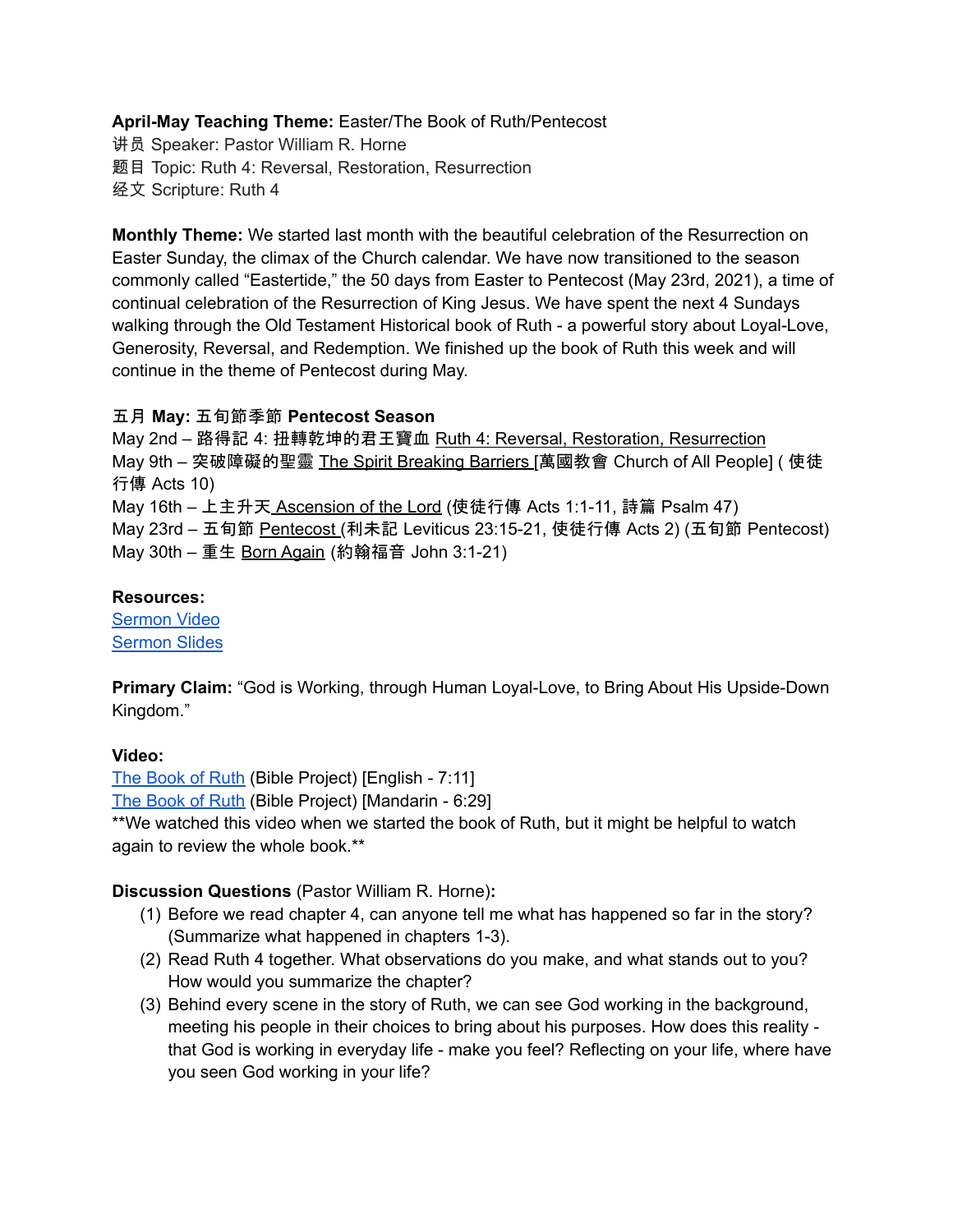- (4) How do we see *Hesed* (loyal-love/loving-kindness) modeled in Ruth 4? What are some ways we live with this type of loyal love towards others?
- (5) As we have seen in the story of Ruth (and the whole Bible!), God often chooses the weak and powerless to reveal his rule. What does this reality call us to, and what hope does it give us?

# **Important Notes** (Pastor William R. Horne)**:**

Notes on Q3: We should be careful not to over-simplify this reality with statements like 'God is in control' or over-explain this reality trying to work out every detail. We should affirm God's sovereignty and Humanity's freedom while allowing the mystery of their relationship to remain. As the narrator portrays, there is a beautiful mystery behind every scene - God's providence meets us in our everyday choices. God is like the ultimate chess player who can see every possible move each human player can make and responds accordingly to bring about his purposes.

Two examples in Ruth:

- In chapter 2, Ruth chooses to go find food in the fields and "just so happens" to end up in the field of Boaz.
- In chapter 4, we saw today, that Boaz goes to the town gate and the closer kinsman "just so happens" to come to the gate at the same time.

God is building his grand story out of the small, seemingly insignificant realities of everyday people. We can confidently trust in the God who is working in our daily lives to bring about his greater purposes. This story puts flesh on the often quoted Romans 8:28, "And we know that in all things God works for the good of those who love him, who have been called according to his purpose."

### Notes on Q4:

In chapter 1, we see this "loyal-love" modeled in Ruth's loyalty & commitment to Naomi, despite what it will cost her.

In chapter 2, we see "loyal-love" modeled in Boaz's generosity & protection towards Ruth.

In chapter 3, we see "loyal-love" modeled in Ruth's risk-taking on behalf of Naomi and in Boaz's integrity in the marriage proposal.

In chapter 4, we see Boaz modeling "loyal love" in his choosing to sacrifice his estate for the well-being of Ruth, Naomi, and the family of Elimelek.

Loyal love (*Hesed)* calls us to, as Paul writes, **"Do nothing out of selfish ambition or vain conceit. Rather, in humility value others above yourselves, not looking to your own interests but each of you to the interests of the others."** (Phil 2:3-4). We see this ultimately modeled in Jesus, who gives up his life on our behalf. (The Gospel in Ruth! :) )

Notes on Q5: God loves to choose the vulnerable and marginalized to bring about this Upside-Down Kingdom. In the story of Ruth, we see God using the vulnerable foreign widow,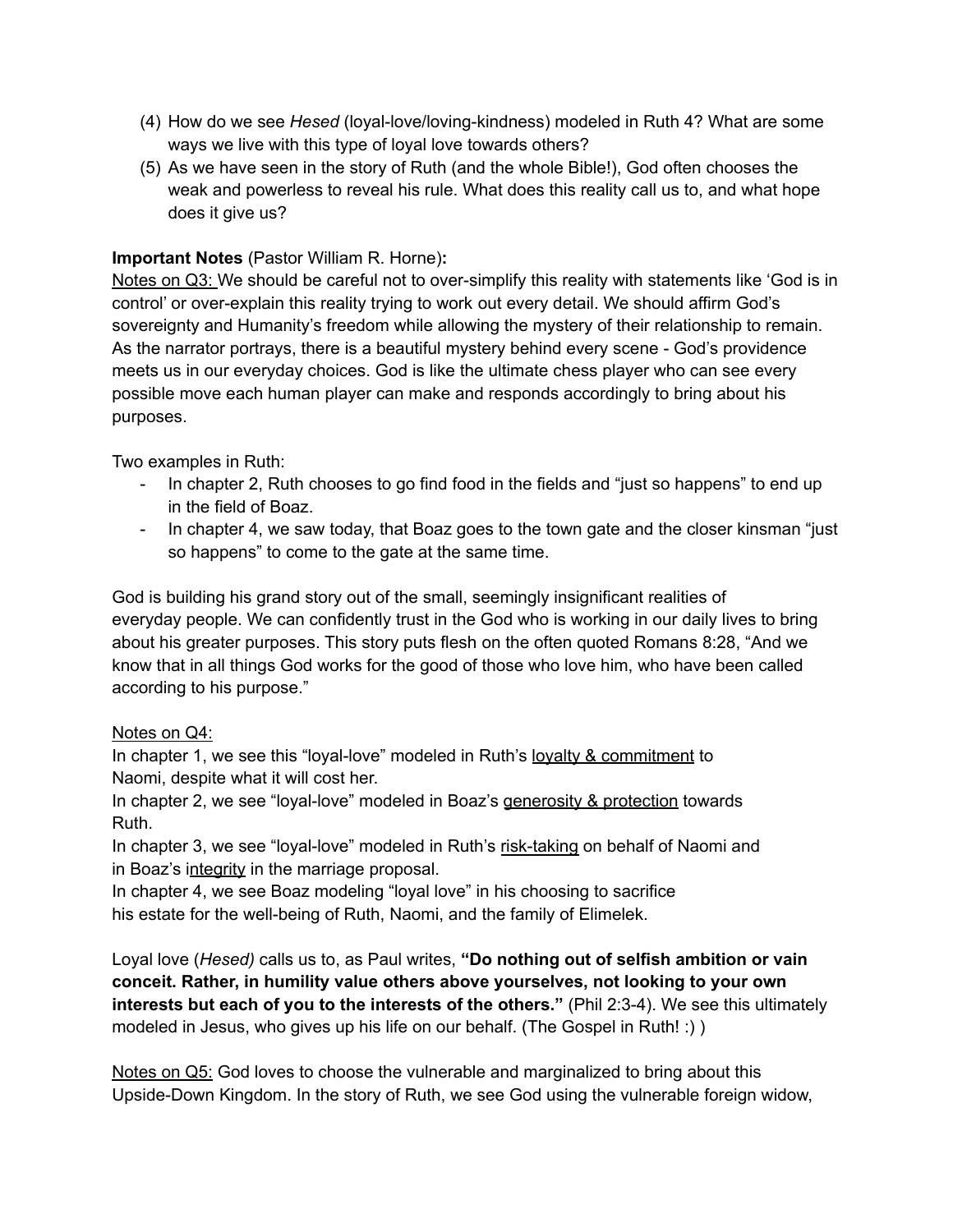Ruth, to bring about the line of King Jesus. We can confidently put our hope in our God, who will bring about his Kingdom, who will return and make all things right - even when there is chaos all around us. This reality also calls us to be people who stand and advocate for the vulnerable in our context. We see God choosing the weak all over the Biblical story! We will see more of this reality in the "Sermon on Mount" we will begin looking at next month.

As we reflect on our stories, many of us probably resonate with Paul's words in 1 Corinthians 1, **"Not many of you were wise by human standards; not many were influential; not many were of noble birth. But God chose the foolish things of the world to shame the wise; God chose the weak things of the world to shame the strong. God chose the lowly things of this world and the despised things—and the things that are not—to nullify the things that are, so that no one may boast before him."**

We also can reflect upon the Psalmist words in Psalm 8, where God sets his glory in the heavens through the praises of "babbling babies" (a symbol of humanity's weakness). This reality is quite profound! God chooses to use us, weak creatures made of dirt, for his glory! We can experience the fullness of this reality in the transformed life Jesus offers us through the Spirit (The Gospel in Ruth again! :) )

**Sermon Summary** (Elder Yin): [Elder Yin has also added in his summary excellent reflection questions to help as you lead :)]

逆转,救赎,复活 Pastor Will 5 / 2 /21

"波阿斯 到了城门,坐在那里,恰巧 波阿斯 所说的那至近的亲属经过。 波阿斯 说:「某人哪,你来 坐在这里。」他就来坐下。 波阿斯 又从本城的长老中拣选了十人,对他们说:「请你们坐在这里。」 他们就都坐下。 波阿斯 对那至近的亲属说:「从 摩押 地回来的 拿俄米 ,现在要卖我们族兄 以利 米勒 的那块地; 我想当赎那块地的是你,其次是我,以外再没有别人了。你可以在这里的人面前 和我本国的长老面前说明,你若肯赎就赎,若不肯赎就告诉我。」那人回答说:「我肯赎。」 波阿斯 说:「你从 拿俄米 手中买这地的时候,也当娶 死人的妻 摩押 女子 路得 ,使死人在产业上存留他 的名。」 那人说:「这样我就不能赎了,恐怕于我的产业有碍。你可以赎我所当赎的,我不能赎了。」 从前,在 以色列 中要定夺什么事,或赎回,或交易,这人就脱鞋给那人。 以色列 人都以此为证 据。 那人对 波阿斯 说:「你自己买吧!」于是将鞋脱下来了。 波阿斯 对长老和众民说:「你们今日 作见证,凡属 以利米勒 和 基连 、 玛伦 的,我都从 拿俄米 手中置买了; 又娶了 玛伦 的妻 劘 女子 路得 为妻,好在死人的产业上存留他的名,免得他的名在本族本乡灭没。你们今日可以作见 证。」 在城门坐着的众民和长老都说:「我们作见证。愿耶和华使进你家的这女子,像建立 以色 列 家的 拉结 、 利亚 二人一样。又愿你在 以法他 得亨通,在 伯利恒 得名声。 愿耶和华从这少年 女子赐你后裔,使你的家像 她玛 从 犹大 所生 法勒斯 的家一般。」 于是, 波阿斯 娶了 路得 淒 ,与她同房。耶和华使她怀孕生了一个儿子。 妇人们对 拿俄米 说:「耶和华是应当称颂的!因为今 日没有撇下你,使你无至近的亲属。愿这孩子在 以色列 中得名声。 他必提起你的精神,奉养你的 老,因为是爱慕你的那儿妇所生的。有这儿妇比有七个儿子还好!」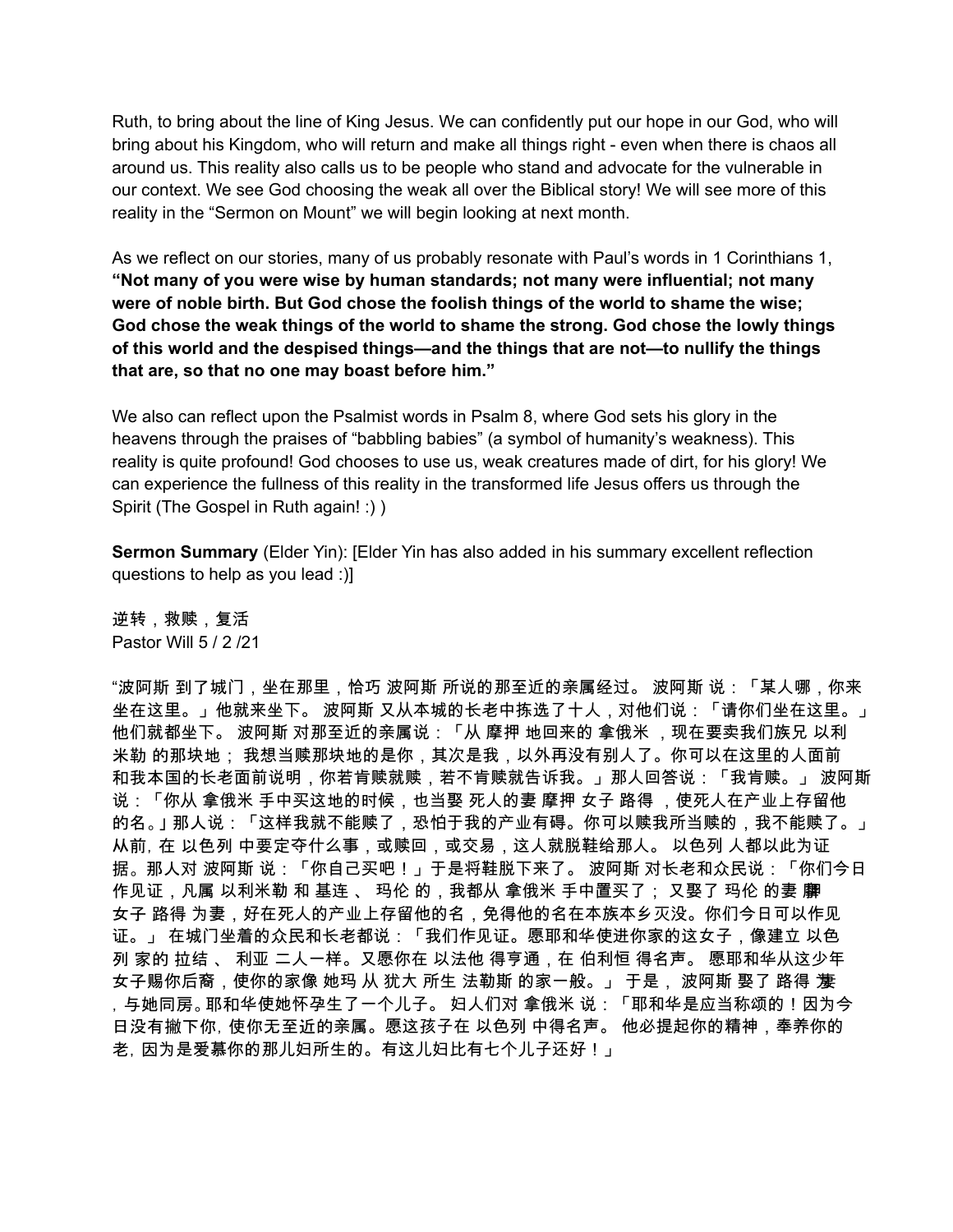邻舍的妇人说:「 拿俄米 得孩子了!」就给孩子起名叫 俄备得 。这 俄备得 是 耶西 的父, 耶西 是 大卫 的父。 法勒斯 的后代记在下面: 法勒斯 生 希斯仑 ; 希斯仑 生 兰 ; 兰 生 亚米拿达 ; 亚米 拿达 生 拿顺 ; 拿顺 生 撒门 ; 撒门 生 波阿斯 ; 波阿斯 生 俄备得 ; 俄备得 生西耶; 耶西 生 大 卫 。"

路得记 4:1-15, 17-22 CUNPSS-神

https://bible.com/48/rut.4.1-15,17-22.cunpss-神

神通过人类做翻转的工作,

大纲

一,回顾故事:

拿俄米,路得,波阿斯的故事,大家应该很熟了,可以查圣经如果有需要。

寡妇是当时社会最惨的。拿俄米二手空空回家乡。路得更惨,因为是摩押人(以色列的敌人)跟婆 婆回以色列。看上去是没有指望的人。波阿斯是以色列的农场主。是慷慨的远亲,愿意赎回路德的 家属。

二,逆转,救赎,復活

波阿斯找到了和路德更近的亲戚,波阿斯请十位长老做见证,来赎回以利米勒当初穷困潦倒时卖 的这块地。那和路得更近的亲戚,圣经中没有提他的名字,他愿意买这块地。按照利未记 "你的弟兄 若渐渐穷乏,卖了几分地业,他至近的亲属就要来把弟兄所卖的赎回。"

利未记 25:25

但当波阿斯提起按例法需赎地赎人一起的时候,那亲戚却甚是不愿意。当时拿俄米和路得是一无 所有, 潦倒穷困。这亲戚不尽责。也许亲戚是为自己的利益权衡。按照当时的律法,这块地如果没 人赎回,将来自然而然的也是那亲戚的。但赎人却不那么简单了。赎一无所有的人,实属不易。再 加上赎路得后还有婆婆,将来的名份也成了以利米勒的家属。

似乎象我们许多人,我们口中说爱神,爱人如己,但在自己利益受威胁时就会退束了,这亲戚虽知 道拿俄米困境,但不原意帮助,因为付出也许会损害自己的利益。

我们是不是有这种经历,是如何克服的?(笔者)

不尽责任有后果。也许这亲戚的名字在圣经中没有记载是对他没有履行责则的一种惩罚。如果我 们因自己的利益而不施与怜悯之心,伸出援助之手,我们的名字是否会在生命册上?(笔者)。

波阿斯却不象那近亲,他有怜悯的心。他愿意牺牲自己的利益也帮助二位寡妇。如果没有波阿斯 忠贞的爱,拿俄米家属的名就不能延续。他要长老们做见证,来赎地赎人。结果是得赏赐。

从长老中得三个祝福:

1,耶和华使进你家的这女子,像建立 以色列 家的 拉结 、 利亚 二人一样。

2,又愿你在 以法他 得亨通,在 伯利恒 得名声。

3,愿耶和华从这少年女子赐你后裔,使你的家像 她玛 从 犹大 所生 法勒斯 的家一般。

因此拿俄米也得祝福:

妇人们对 拿俄米 说:「耶和华是应当称颂的!因为今日没有撇下你,使你无至近的亲属。愿这孩 子在 以色列 中得名声。 他必提起你的精神,奉养你的老,因为是爱慕你的那儿妇所生的。有这儿 妇比有七个儿子还好!